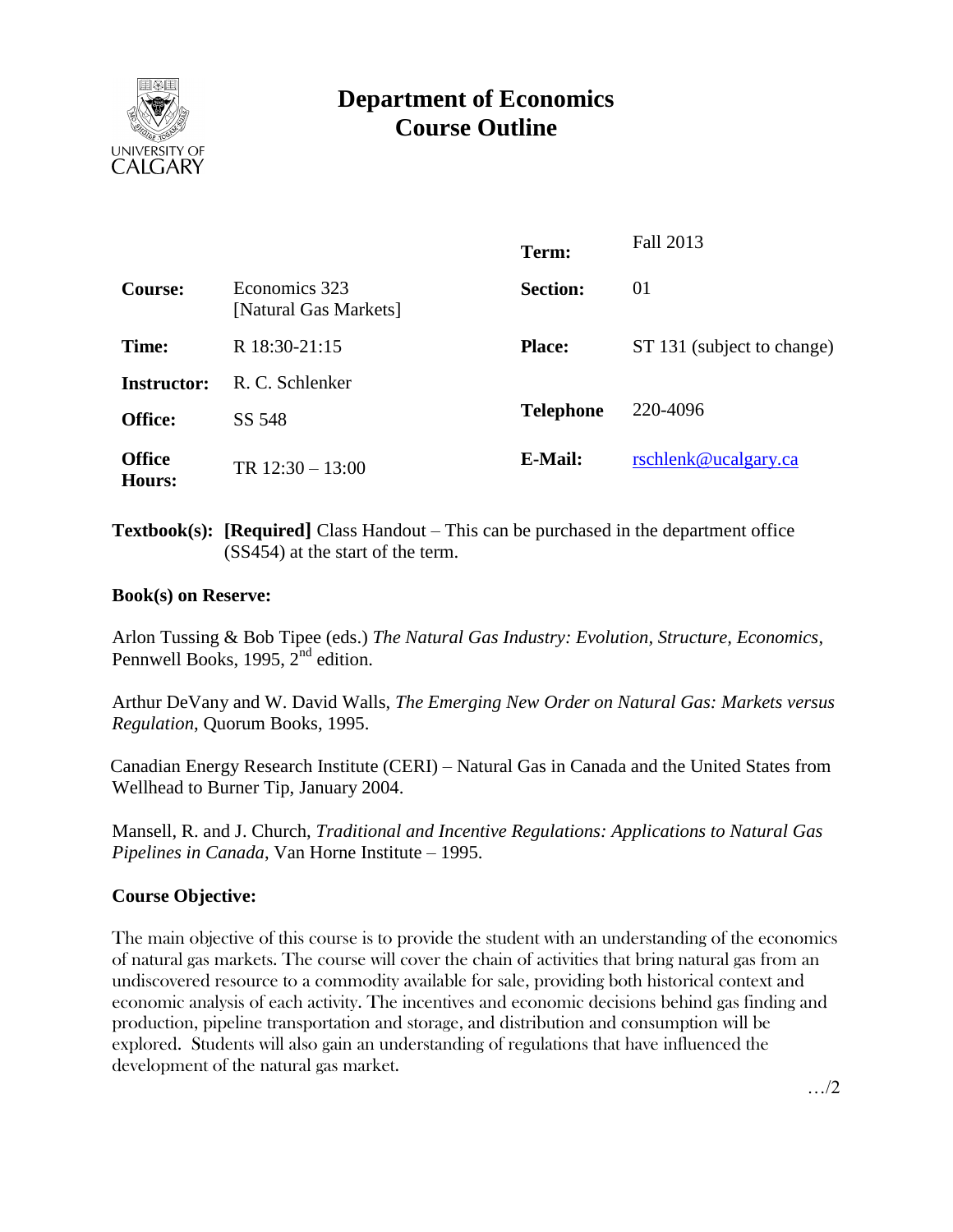- 1. Introduction and Overview of Gas Market
- 2. Exploration, Development and Operations
- 3. Transportation
- 4. Regulation and Deregulation
- 5. Consumption
- 6. Production
- 7. Pricing
- 8. Processing, Natural Gas Liquids and Petrochemicals

# **Websites**

Class Handout Part A Class Handout Part B, CERI Chapter 1 Mansell and Church (Ch.1-2), CERI Chapter 2 CERI Chapter 4 CERI Chapter 3 Class Handout Parts C CERI Chapter 4, Class Handout Part D Class Handout Part E

The following institutional websites provide significant amounts of information with respect to the natural gas industry:

Alberta Energy Regulator (AER) – [www.aer.ca](http://www.aer.ca/) Alberta Department of Energy (ADOE) – [www.energy.gov.ab.ca](http://www.energy.gov.ab.ca/) British Petroleum (BP) - [http://www.bp.com](http://www.bp.com/) Canadian Association of Petroleum Producers (CAPP) – [www.capp.ca](http://www.capp.ca/) International Energy Agency (IEA) – [www.iea.org](http://www.iea.org/) National Energy Board (NEB) – [www.neb.gc.ca](http://www.neb.gc.ca/) Organization of Petroleum Exporting Countries (OPEC) – [www.opec.org](http://www.opec.org/) US Department of Energy/Energy Information Administration (DOE/EIA) – [www.eia.doe.gov](http://www.eia.doe.gov/)

In addition, the following specific resources from the previous websites will be referred to during the course (in some cases frequently):

Alberta Energy Regulator / Energy Resources Conservation Board (ERCB) - Alberta's Energy Reserves and Supply Demand Outlook - <http://www.aer.ca/documents/sts/ST98/ST98-2013.pdf>

British Petroleum (BP) – Statistical Review of World Energy – <http://www.bp.com/en/global/corporate/about-bp/statistical-review-of-world-energy-2013.html>

National Energy Board (NEB) – Canadian Energy Overview – [http://www.neb-one.gc.ca/clf](http://www.neb-one.gc.ca/clf-nsi/rnrgynfmtn/nrgyrprt/nrgyvrvw/cndnnrgyvrvw2011/cndnnrgyvrvw2011-eng.pdf)[nsi/rnrgynfmtn/nrgyrprt/nrgyvrvw/cndnnrgyvrvw2011/cndnnrgyvrvw2011-eng.pdf](http://www.neb-one.gc.ca/clf-nsi/rnrgynfmtn/nrgyrprt/nrgyvrvw/cndnnrgyvrvw2011/cndnnrgyvrvw2011-eng.pdf)

National Energy Board (NEB) – Canada's Energy Future : Energy Supply and Demand Projections to 2035 -

[http://www.neb-one.gc.ca/clf-nsi/rnrgynfmtn/nrgyrprt/nrgyftr/2011/nrgsppldmndprjctn2035](http://www.neb-one.gc.ca/clf-nsi/rnrgynfmtn/nrgyrprt/nrgyftr/2011/nrgsppldmndprjctn2035-eng.pdf) [eng.pdf](http://www.neb-one.gc.ca/clf-nsi/rnrgynfmtn/nrgyrprt/nrgyftr/2011/nrgsppldmndprjctn2035-eng.pdf)

National Energy Board (NEB) – Short Term Canadian Natural Gas Deliverability – [http://www.neb-one.gc.ca/clf](http://www.neb-one.gc.ca/clf-nsi/rnrgynfmtn/nrgyrprt/ntrlgs/ntrlgsdlvrblty20132015/ntrlgsdlvrblty20132015-eng.pdf)[nsi/rnrgynfmtn/nrgyrprt/ntrlgs/ntrlgsdlvrblty20132015/ntrlgsdlvrblty20132015-eng.pdf](http://www.neb-one.gc.ca/clf-nsi/rnrgynfmtn/nrgyrprt/ntrlgs/ntrlgsdlvrblty20132015/ntrlgsdlvrblty20132015-eng.pdf)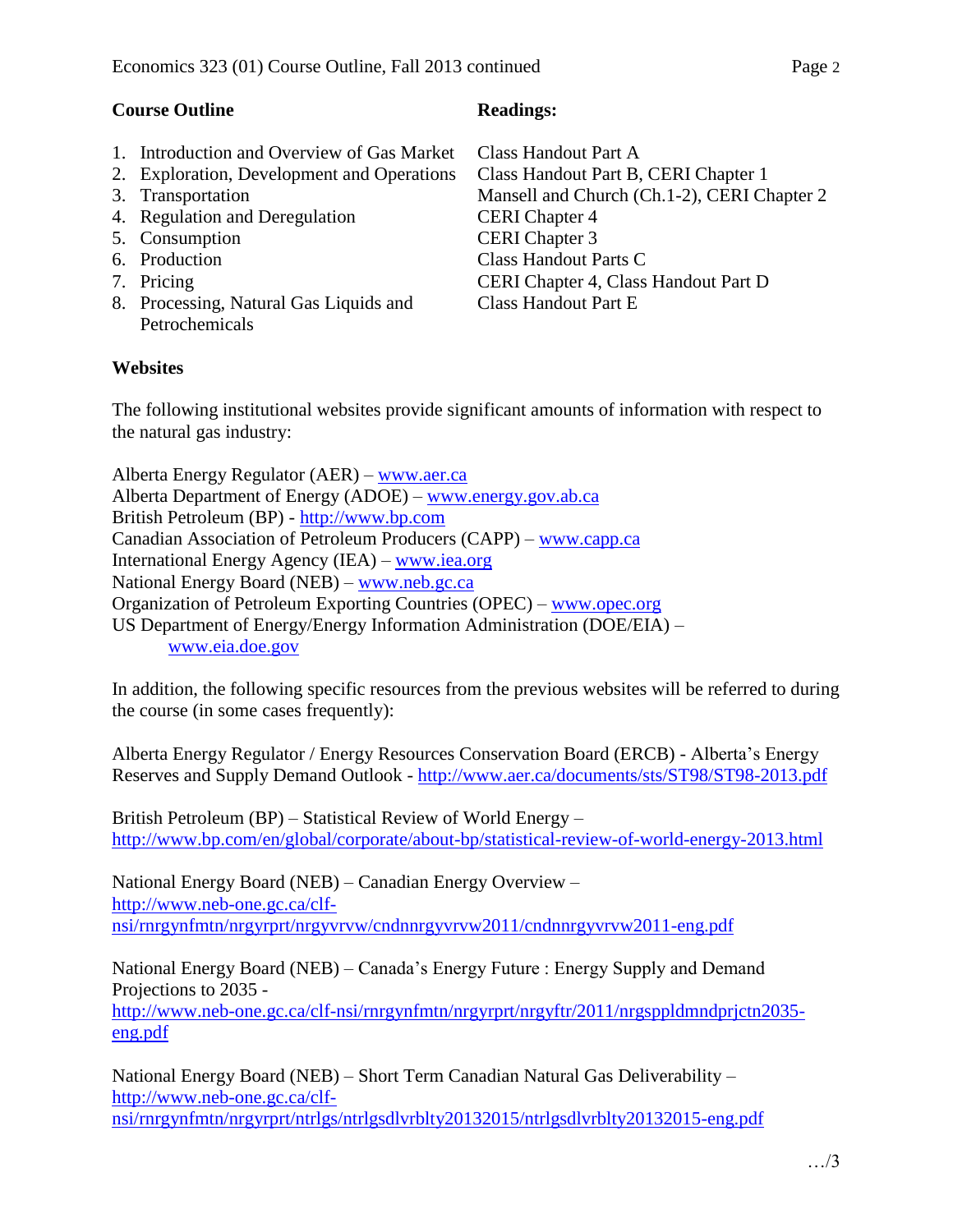US Department of Energy/Energy Information Administration (DOE/EIA) – Annual Energy Outlook (AEO) - [http://www.eia.gov/forecasts/aeo/pdf/0383\(2013\).pdf](http://www.eia.gov/forecasts/aeo/pdf/0383(2013).pdf)

### **Grade Determination and Final Examination Details:**

| Assignment               | 10% - Due date: November 28 |
|--------------------------|-----------------------------|
| Midterm Examination      | 40% - October 24            |
| <b>Final Examination</b> | 50% - December 9-19         |

Tests and final exams are marked on a numerical (percentage) basis. The numerical grade in the course is then calculated using the weights indicated above. As a guide to determining standing, these letter grade equivalences will generally apply:

| $A+ 98-100 B$           | $75 - 79$ C- | $60 - 62$ |
|-------------------------|--------------|-----------|
| A $90-97$ B- $70-74$ D+ |              | $55 - 59$ |
| A- $85-89$ C+ $67-69$ D |              | $50 - 54$ |
| $B+ 80-84$ C 63-66 F    |              | $0 - 49$  |

A non-programmable, non-graphing, non-alphanumeric calculator may be allowed during the writing of tests or final examinations. The use of graphing calculators, cell phones, and computers is not permitted.

There will be a Registrar scheduled final examination, lasting 2 hours and held in a classroom.

Exams may contain multiple choice questions.

### **Notes:**

- Students seeking reappraisal of a piece of graded term work (term paper, essay, etc.) should discuss their work with the Instructor *within fifteen days* of the work being returned to the class.
- **Late assignments will not be accepted under any circumstances.**
- Make-up midterm examinations will not be given under any circumstances. With appropriate documentation, the weight of the midterm will be moved to the final exam. Deferred examinations will not be given *except in cases of extreme personal emergencies*. Also, examinations will not be given *before* the indicated dates.
- Students' exams and assignments will be returned during regular class time.
- **The use of cell phones for any purpose in class is prohibited. Computers may be used for note-taking purposes only.**
- Please note that the following types of emails will receive no response: emails not addressed to anyone in particular; emails where the recipient's name is not spelled correctly; anonymous emails; emails in which the sender has not identified which course and section he/she is taking; and, emails involving questions that are specifically addressed on the course outline.